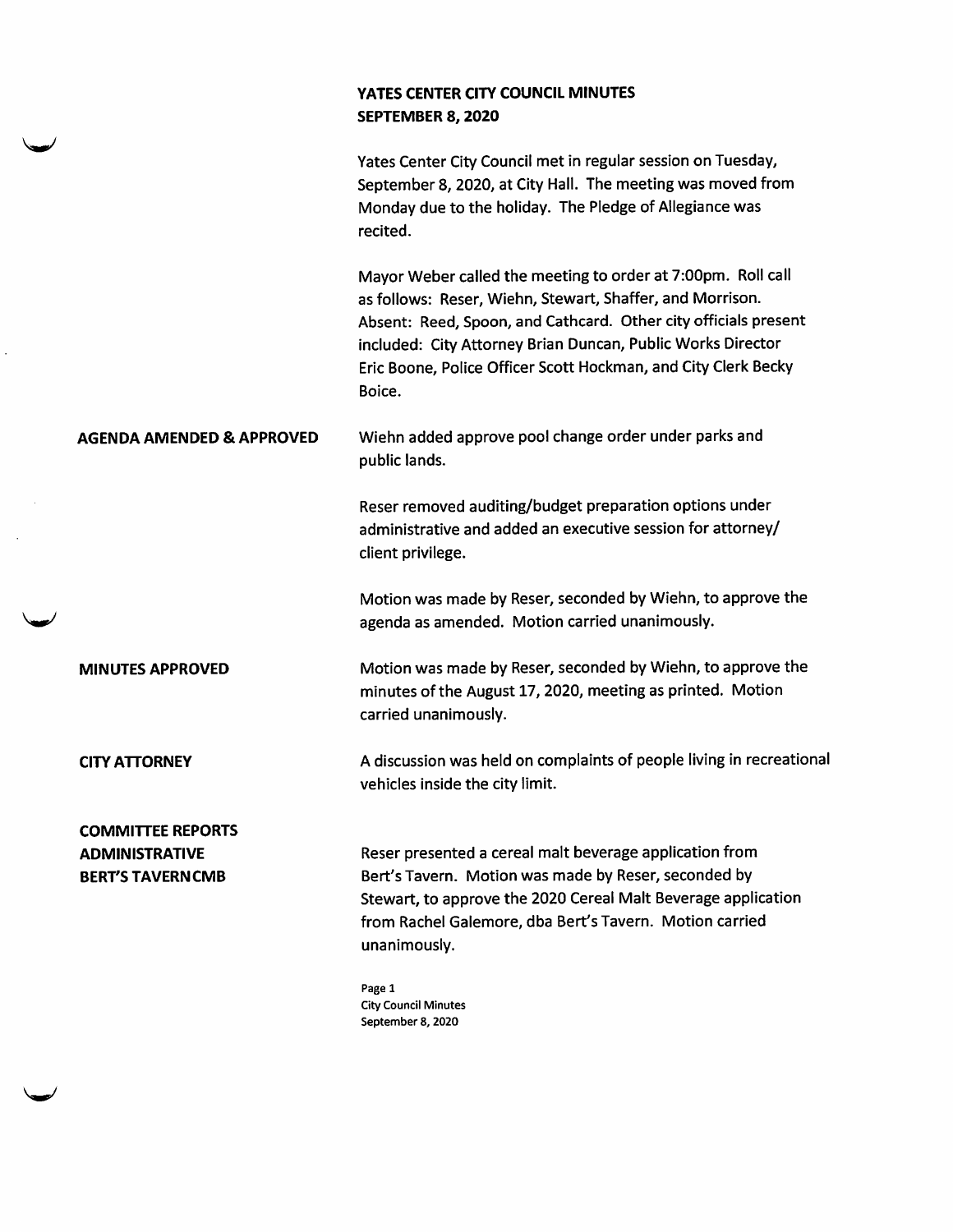|  | <b>FARM BUREAU BUS INCENT</b>                             | Reser presented a business incentive application from Woodson<br>County Farm Bureau to be reimbursed for roof repair done on<br>the building. Motion was made by Reser, seconded by Wiehn,<br>to award a matching grant to Woodson County Farm Bureau in<br>the amount of \$1750.00. Motion carried with Morrison<br>abstaining.                         |
|--|-----------------------------------------------------------|----------------------------------------------------------------------------------------------------------------------------------------------------------------------------------------------------------------------------------------------------------------------------------------------------------------------------------------------------------|
|  | <b>EXECUTIVE SESSION</b>                                  | Motion was made by Reser, seconded by Wiehn, to enter into<br>a 15-minute executive session, in the council room, for the<br>purpose of discussing with the city attorney matters of a<br>confidential matter. The city clerk to be included. Motion<br>carried unanimously. Council entered into executive session<br>at 7:23pm to reconvene at 7:38pm. |
|  |                                                           | Council reconvened at 7:38pm.                                                                                                                                                                                                                                                                                                                            |
|  | <b>KITCHEN REPAIR BIDS</b>                                | Wiehn announced that the bid deadline to repair city hall's<br>kitchen will be changed until 5:00pm, Friday, October 2, 2020.                                                                                                                                                                                                                            |
|  | <b>SAFETY</b>                                             | There was no safety report given.                                                                                                                                                                                                                                                                                                                        |
|  | <b>PUBLIC WORKS</b>                                       | There was no public works report given.                                                                                                                                                                                                                                                                                                                  |
|  | <b>PARKS &amp; PUBLIC LANDS</b><br><b>RES ACCESS ROAD</b> | Discussion was held on cleaning the outlet pipe at one of the<br>sediment ponds at the Yates Center Reservoir and what type<br>of access road it would take for the equipment to be able to<br>reach it. Boone to have more information at the next<br>meeting.                                                                                          |
|  | <b>POOL CHANGE ORDER #1</b>                               | Wiehn presented Pool Change Order #1 from Branco. The<br>change order was to break and remove 68 CY of rock from<br>pool excavation and break rock for pipe excavation. Motion was<br>made by Wiehn, seconded by Stewart, to approve Pool Change<br>Order #1, in the amount of \$19,152.00. Motion carried unanimously.                                  |
|  | <b>MAYOR COMMENTS</b><br><b>CONNIE SCHMIDT LIB BD</b>     | Mayor Weber appointed Connie Schmidt to the library board.                                                                                                                                                                                                                                                                                               |
|  |                                                           | Motion was made by Reser, seconded by Wiehn, to approve the<br>mayor's appointment of Connie Schmidt to the Yates Center<br>Library Board. Motion carried unanimously.                                                                                                                                                                                   |
|  |                                                           | Page 2                                                                                                                                                                                                                                                                                                                                                   |

City Council Minutes September 8,2020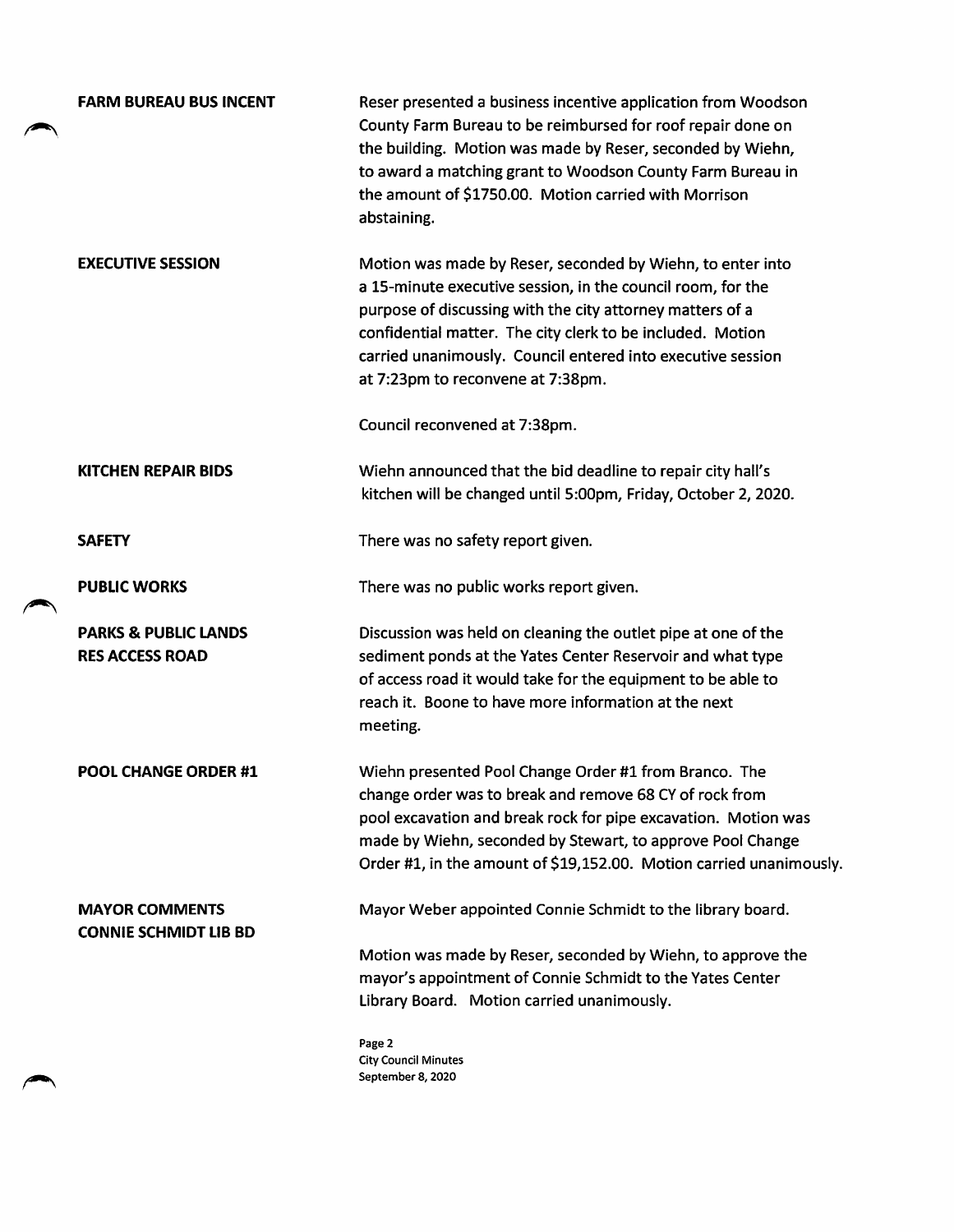CLAIMS & VOUCHERS Motion was made by Reser, seconded by Wiehn, to pay the claims and vouchers in the amount of \$207,090.37. Motion carried unanimously.

ADJOURNMENT Motion was made by Reser, seconded by Wiehn, to adjourn. Motion Carried unanimously and council adjourned at 8:00pm.

Benjamin J Weber, Mayor

**ATTEST:** 

WynWna B Boice, City Clerk

Approved September 21, 2020

Page 3 City Council Minutes September 8, 2020